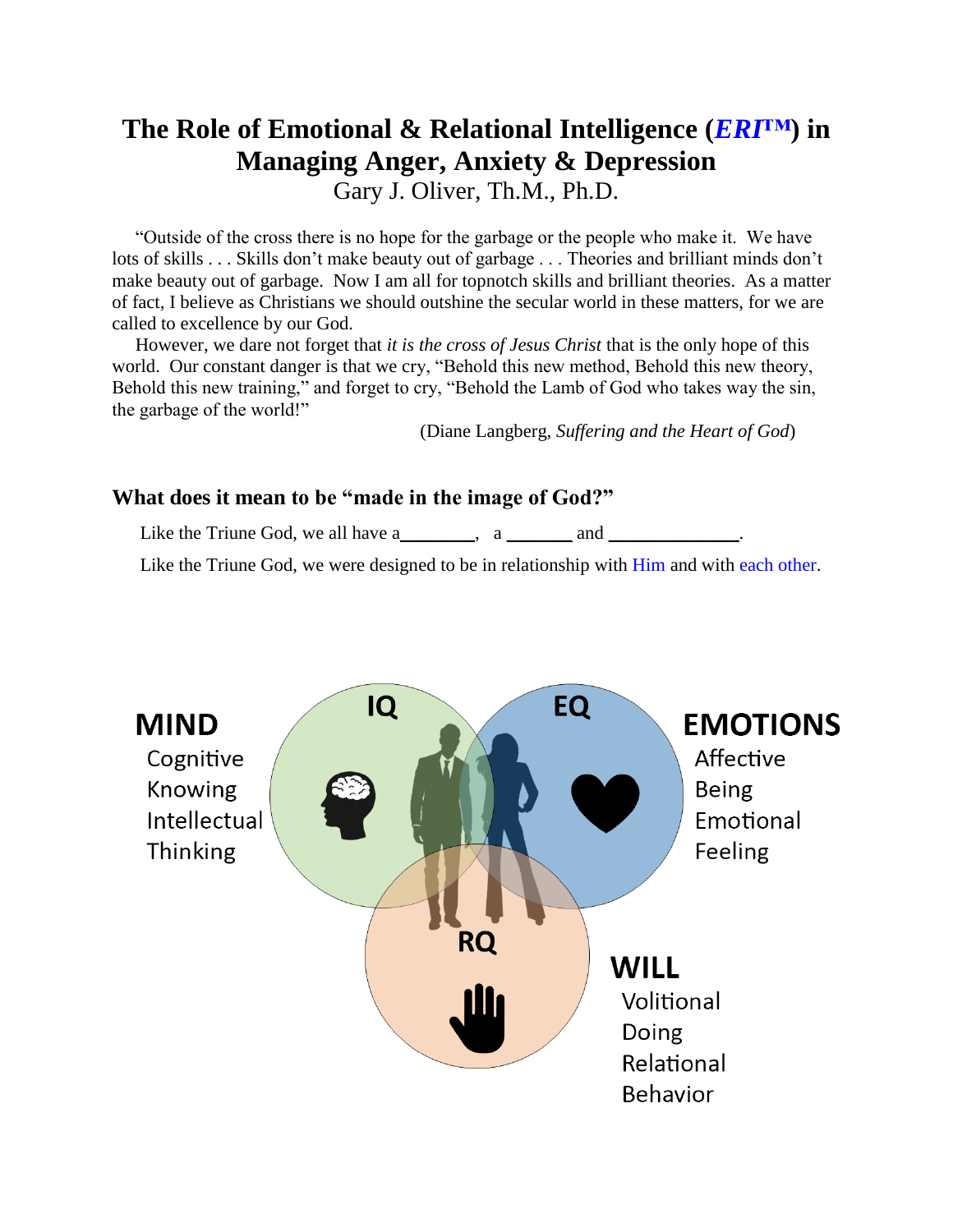| The Surprising Road to Success: From IQ to ERI <sup>™</sup>       |                                                                                  |
|-------------------------------------------------------------------|----------------------------------------------------------------------------------|
| The Limitations of IQ                                             | The Contributions of EI                                                          |
| <b>Competencies That Are Predictors of Success</b>                |                                                                                  |
| PERSONAL Competence                                               | ___________________ personal Intelligence (EI)                                   |
|                                                                   | RELATIONAL Competence _______________ personal Intelligence (RI)                 |
| $EI + RI =$                                                       |                                                                                  |
| What is Emotional & Relational Intelligence (ERI <sup>TM</sup> )? |                                                                                  |
|                                                                   | Emotional and relational intelligence is the ability to be $(1)$ aware of, $(2)$ |
|                                                                   | recognize and (3) _______________________ our own emotions and those of          |
|                                                                   | others, and to (4) constructively _______________ those emotions in ourselves    |
| and in our relationships.                                         | (Gary J. Oliver, Ph.D.)                                                          |
| The Significance of ERI™                                          |                                                                                  |

# **The Neurology of Emotional & Relational Intelligence**

**The Emotional Brain helps us make** \_\_\_\_\_\_\_\_ **decisions.**

## **What is an Amygdala Hijack?**

- 1. There is a  $\frac{1}{\sqrt{1-\frac{1}{2}}}\cdot$
- 2. There is an \_\_\_\_\_\_\_\_\_\_\_\_\_\_ reaction.
- 3. There is \_\_\_\_\_\_\_\_\_\_\_\_\_\_\_\_\_\_ emotion.
- 4. There is a subsequent feeling of \_\_\_\_\_\_\_\_\_\_\_\_\_\_\_.

## **The Rational Brain helps us make \_\_\_\_\_\_\_\_\_ decisions.**

The rational brain processes information in \_\_\_\_\_\_\_\_\_ milliseconds.

The emotional brain processes information in \_\_\_\_\_ milliseconds—that's 250x faster.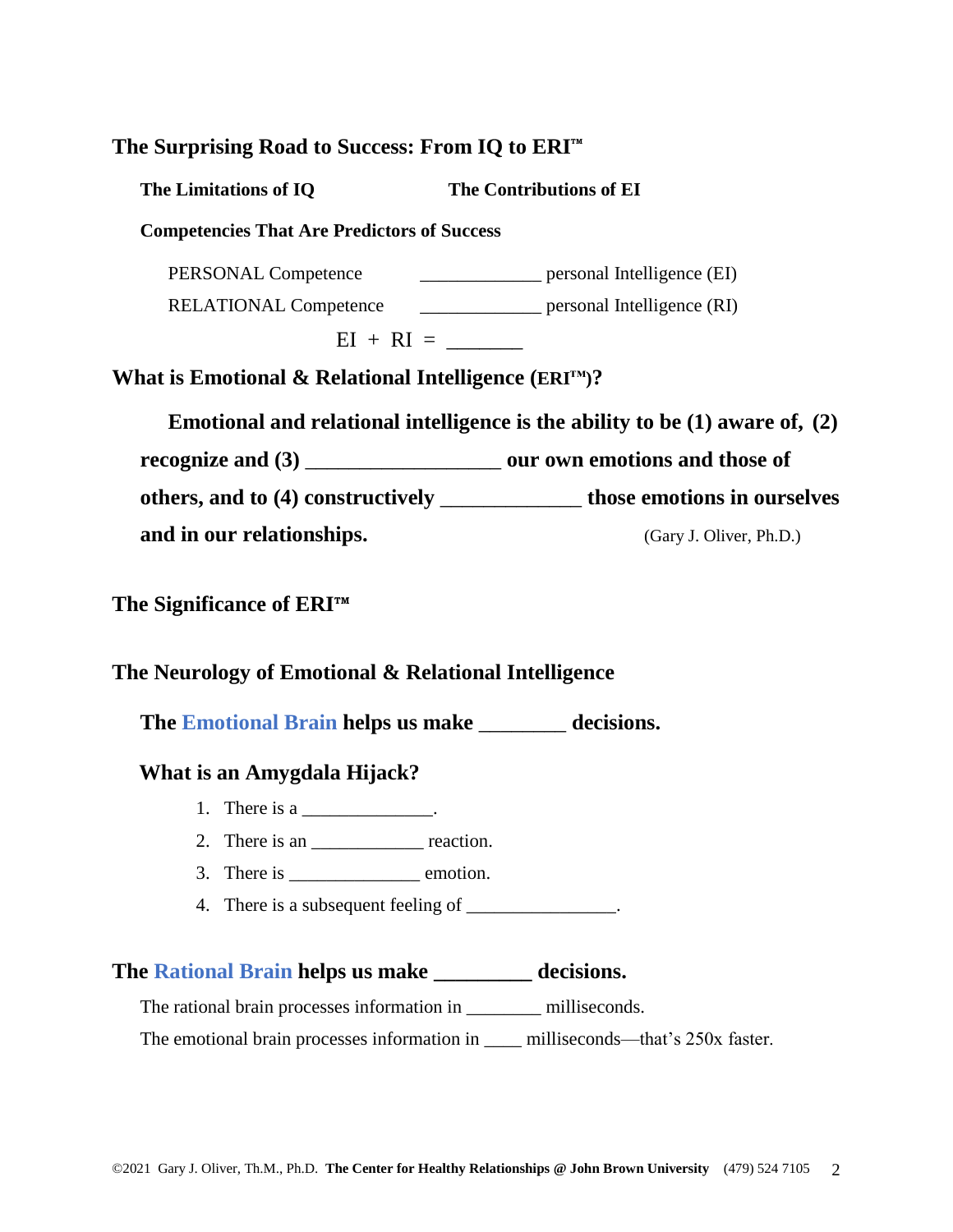|                               | Recognition<br>(Knowledge/Awareness)                                          | <b>Regulation</b><br>(Management/Action)                                    |
|-------------------------------|-------------------------------------------------------------------------------|-----------------------------------------------------------------------------|
|                               | <b>Relational Awareness</b>                                                   | <b>Relationship Management</b>                                              |
| Other (RI)<br>(INTERpersonal) | $\cdot$ Empathy<br>• Listening<br>• Values Differences                        | • Communication<br>• Healthy Conflict<br>• Forgiveness                      |
|                               | <b>Self-Awareness</b>                                                         | <b>Self-Management</b>                                                      |
| Self (EI)<br>(INTRApersonal)  | • Emotional Awareness<br>• Emotional Vocabulary<br>• Accurate Self-Assessment | • Emotional Self-Control<br>• Anger Management<br>• Personal Responsibility |

# **The ERI Model of Maturity**

# **Skill 1: Healthy Counselors Have Self-Awareness**

# **Emotional Self-Awareness: Knowing what our emotions are and recognizing how our emotions affect our performance.**

#### **WHAT are emotions?**

Emotions are a mental state that can arise spontaneously and not just through conscious effort. Emotions involve a \_\_\_\_\_\_\_\_\_\_\_\_\_\_ impact, a \_\_\_\_\_\_\_\_\_\_\_\_\_\_\_\_ impact, and a \_\_\_\_\_\_\_\_\_\_\_\_\_\_\_\_\_\_\_\_ impact. There are over \_\_\_\_\_ words to describe emotions and there are \_\_\_ muscles in our face that we use to express them. Emotions are a great source of \_\_\_\_\_\_\_\_\_\_\_\_\_\_\_\_\_\_\_.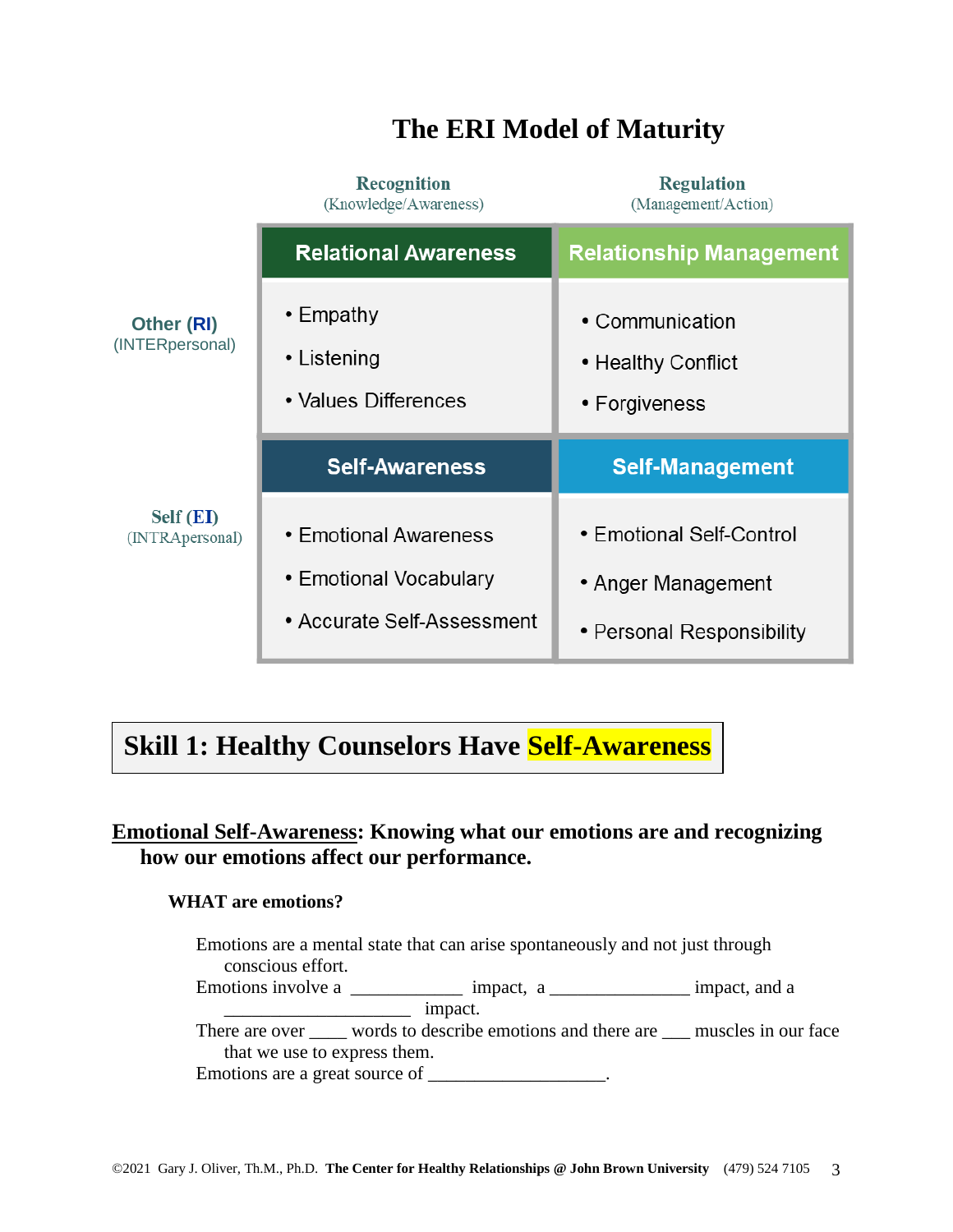#### **HOW do our emotions affect us?**

- 1. Emotions tell us that we have a \_\_\_\_\_\_\_\_\_\_\_\_.
- 2. Emotions affect our \_\_\_\_\_\_\_\_\_\_\_\_\_\_\_\_\_\_.
- 3. Emotions give \_\_\_\_\_\_\_\_\_\_\_\_\_\_\_\_\_ to our thoughts.
- 4. Emotions \_\_\_\_\_\_\_\_\_\_\_\_\_\_\_\_\_ us to respond.
- 5. Emotions inspire \_\_\_\_\_\_\_\_\_\_\_\_\_\_\_\_\_\_\_\_\_\_\_\_\_\_\_\_\_\_\_ from others.
- 6. Emotions communicate what \_\_\_\_\_\_\_\_\_\_\_\_\_ can't.
- 7. What we feel influences . . .
- 8. Emotions have a physical effect.

#### **What factors impact how we "do" our emotions?**

#### **What's the cost of IGNORING our emotions?**

#### **Skill #1 skills facilitate increased \_\_\_\_\_\_\_\_\_\_\_\_\_ .**

 Make it easier to acknowledge my own shortcomings. Help me be a better listener. Make it easier for me to take someone else's perspective. Make it easier for me to receive criticism. Make it easier for me to receive influence from others. Make it easer for others to receive influence from me.

# **Skill 2: Healthy Counselors Manage Themselves**

# **Emotional Self-Management: Keeping disruptive emotions and impulses in check and maximizing our emotional energy for constructive ends.**

# **An ERITM Approach to Making Your Anger Work FOR You**

#### **What Is Anger?**

- 1. A strong feeling of \_\_\_\_\_\_\_\_\_\_\_ or displeasure.
- 2. A state of \_\_\_\_\_\_\_\_\_. Anger is \_\_\_\_\_\_\_\_.
- 3. Anger is a piece of information that can serve as a \_\_\_\_\_\_\_\_\_\_\_\_\_\_\_\_\_\_\_\_\_\_ that tells us we might be in danger or at risk.
- 4. A \_\_\_\_\_\_\_\_\_\_\_\_\_\_\_\_\_ emotion that is experienced in response to a \_\_\_\_\_\_\_\_\_\_\_\_ emotion such as hurt, frustration or fear.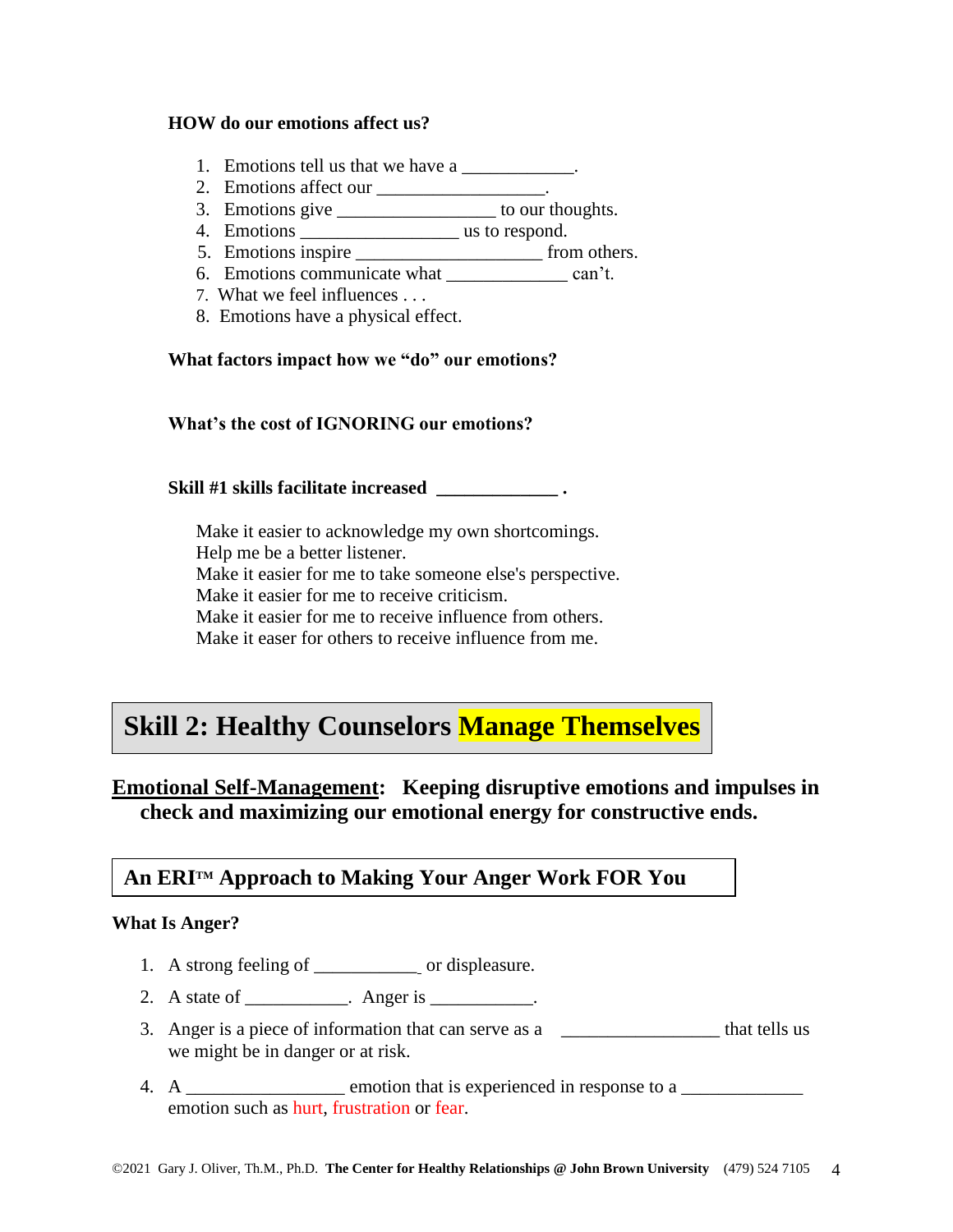## **What Are Some** *Non-Verbal Indicators* **of Anger?**

#### **Why Is Anger Such A Major Problem?**

|  | 2. Anger has definite ____________________ effects.                                                                                                                                                                                                                                                                                                                                                          |                     |                              |                       |
|--|--------------------------------------------------------------------------------------------------------------------------------------------------------------------------------------------------------------------------------------------------------------------------------------------------------------------------------------------------------------------------------------------------------------|---------------------|------------------------------|-----------------------|
|  |                                                                                                                                                                                                                                                                                                                                                                                                              |                     |                              |                       |
|  | 4. When not properly understood and dealt with, it is one of the most ____________.                                                                                                                                                                                                                                                                                                                          |                     |                              |                       |
|  | <b>What Are Some Major Causes of Anger?</b>                                                                                                                                                                                                                                                                                                                                                                  |                     |                              |                       |
|  | (Past) ________________________(Present) _____________/ Anxiety (Future)                                                                                                                                                                                                                                                                                                                                     |                     |                              |                       |
|  | <b>What Does Unhealthy / Destructive Anger Look Like?</b>                                                                                                                                                                                                                                                                                                                                                    |                     |                              |                       |
|  |                                                                                                                                                                                                                                                                                                                                                                                                              |                     |                              |                       |
|  | -anger suppressed -anger turned inward<br>-overcontrolled                                                                                                                                                                                                                                                                                                                                                    | -dependent          | -conflict avoider<br>-denial |                       |
|  | -blames self                                                                                                                                                                                                                                                                                                                                                                                                 | -repress / suppress | -overresponsible             |                       |
|  |                                                                                                                                                                                                                                                                                                                                                                                                              |                     |                              |                       |
|  | -hostile                                                                                                                                                                                                                                                                                                                                                                                                     | -rage               | -blatant sarcasm             |                       |
|  | -critical                                                                                                                                                                                                                                                                                                                                                                                                    | -punitive           |                              | -has all the answers  |
|  | -driven                                                                                                                                                                                                                                                                                                                                                                                                      | -suspicious         | -quick to blame              |                       |
|  | -combative                                                                                                                                                                                                                                                                                                                                                                                                   | -cruel teasing      |                              | -few intimate friends |
|  | 3. The $\frac{1}{\sqrt{1-\frac{1}{2}}\sqrt{1-\frac{1}{2}}\sqrt{1-\frac{1}{2}}\sqrt{1-\frac{1}{2}}\sqrt{1-\frac{1}{2}}\sqrt{1-\frac{1}{2}}\sqrt{1-\frac{1}{2}}\sqrt{1-\frac{1}{2}}\sqrt{1-\frac{1}{2}}\sqrt{1-\frac{1}{2}}\sqrt{1-\frac{1}{2}}\sqrt{1-\frac{1}{2}}\sqrt{1-\frac{1}{2}}\sqrt{1-\frac{1}{2}}\sqrt{1-\frac{1}{2}}\sqrt{1-\frac{1}{2}}\sqrt{1-\frac{1}{2}}\sqrt{1-\frac{1}{2}}\sqrt{1-\frac{1}{2$ |                     |                              |                       |
|  | -procrastination                                                                                                                                                                                                                                                                                                                                                                                             | -subtle sarcasm     |                              | -fosters confusion    |
|  | -forgetfulness<br>-chronic lateness                                                                                                                                                                                                                                                                                                                                                                          | -makes excuses      | -mixed messages              |                       |
|  |                                                                                                                                                                                                                                                                                                                                                                                                              | -silent treatment   | -inconsistency               |                       |
|  |                                                                                                                                                                                                                                                                                                                                                                                                              |                     |                              |                       |
|  | -responds                                                                                                                                                                                                                                                                                                                                                                                                    | -honoring           | -trusting caring             |                       |
|  | -anger communicated                                                                                                                                                                                                                                                                                                                                                                                          | -responsible        | -proactive -listens          |                       |
|  | -motivated by respect                                                                                                                                                                                                                                                                                                                                                                                        | -unselfish          |                              | -firm -I win/You win  |

# **How Can I Make My Anger Work FOR Me?**

#### **Have an Emotionally Intelligent Plan to Deal With the Anger:**

#### **Self-Awareness:**

- 1. Be \_\_\_\_\_\_\_\_\_\_ of it.
- 2. Admit it and accept \_\_\_\_\_\_\_\_\_\_\_\_\_\_\_ for it.
- 3. Remind yourself of the positive things that \_\_\_\_\_\_\_\_\_ anger can provide.
	- a. It serves as an  $\_\_\_\_\_\_\_\$ .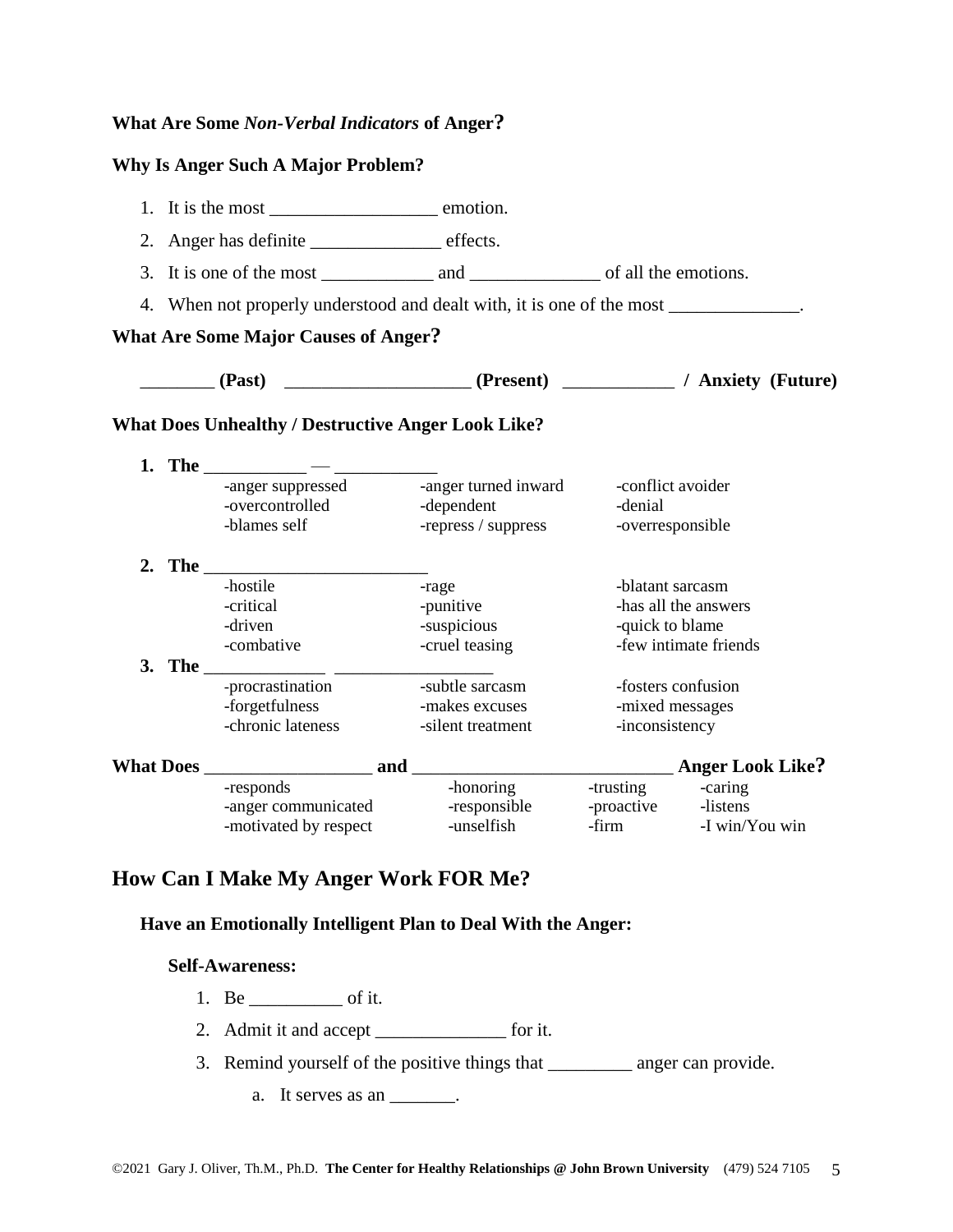- b. It is a powerful source of \_\_\_\_\_\_\_\_.
- c. It is a source of  $\cdot$
- d. It can actually \_\_\_\_\_\_\_\_\_\_\_\_ trust and intimacy in a relationship.

#### **Self-Management:**

- 4. Determine at the outset who/what is going to have
- 5. \_\_\_\_\_\_\_\_\_ it . . . identify the cause/source of it.
- 6. Choose your response . . . how will you invest the anger-energy?

# **Skill 3: Healthy Counselors Have Relational Awareness**

# **Empathy: Sensing and valuing others' feelings and perspectives, and taking an active interest in their concerns.**

**People don't care how much you** \_\_\_\_\_\_\_\_ **until they know how much you** \_\_\_\_\_\_\_\_**!**

**What Empathy ISN'T:**

**What Empathy IS:**

**Empathy is choosing to** \_\_\_\_\_\_\_\_\_\_\_\_\_\_\_\_\_\_\_\_**.**

**Level 1:** The \_\_\_\_\_\_\_\_\_\_\_\_ \_\_\_\_\_\_\_\_\_\_\_ I thought I heard you say.

**Level 2:** What you didn't say with your *lips*, what you might not have been able to put into *words*, but what you said with your *eyes* and *face* and *heart*.

Being \_\_\_\_\_\_\_\_\_\_\_\_\_\_.

emotions in others.

 $\blacksquare$  that someone is in pain.

Knowing what "\_\_\_\_\_\_\_\_" to say.

Seeing things through eyes.

Using our <u>leading</u> brain and our leading brain.

Remembering that the best way to care FOR someone is to care \_\_\_\_\_\_\_\_\_\_them.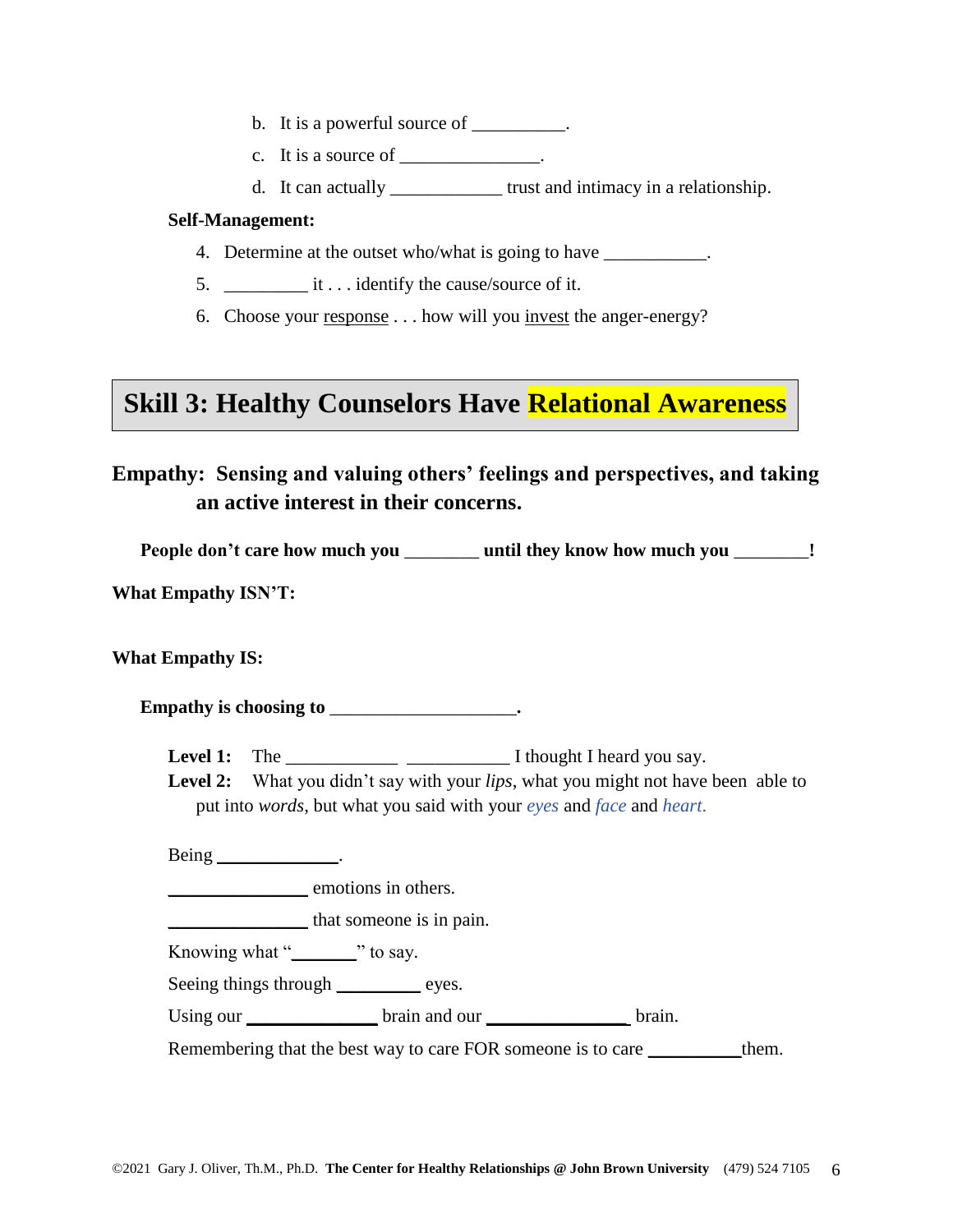#### **BARRIERS to empathy:**

- 1. Ignorance of  $\qquad \qquad$
- 2. \_\_\_\_\_\_\_\_\_\_\_\_\_\_\_\_\_\_
- 3. \_\_\_\_\_\_\_\_\_\_\_\_\_\_\_\_ of others
- 4. \_\_\_\_\_\_\_\_\_\_\_\_\_\_ attitude
- 5. Poor skills

## **Empathy and Listening**

The secret of empathy is not talking but  $\blacksquare$ 

Research tells us that \_\_\_\_\_\_\_% of communication is miscommunication.

Listening is difficult because physiologically we can listen \_\_\_\_\_ times as fast as we can speak. Listening is choosing to be  $\_\_\_\_\_\_\_\_\_\_\_\_\_\_\_\_\_\_$ .

# **Skill 4: Healthy Counselors Can Effectively Work With**

# **A Wide Variety of People**

# **The Power of Healthy Conflict**

REAL trust doesn't just "happen" . . . it is most often forged in the crucible of  $\frac{1}{\sqrt{1-\frac{1}{2}} \cdot \frac{1}{\sqrt{1-\frac{1}{2}}}}$ .

# **The Conflict & Intimacy Cycle**

| Stage 1: $\qquad \qquad$                                                                                          |
|-------------------------------------------------------------------------------------------------------------------|
| Stage 2: Differences > $\frac{1}{2}$ >                                                                            |
| Stage 3: $Differences > Disagreement >$                                                                           |
|                                                                                                                   |
|                                                                                                                   |
| Confrontation > Hurt, frustration, fear > $\_\_\_\_\_\_\_\$ > avoid or attack<br>$>$ _______________& dysfunction |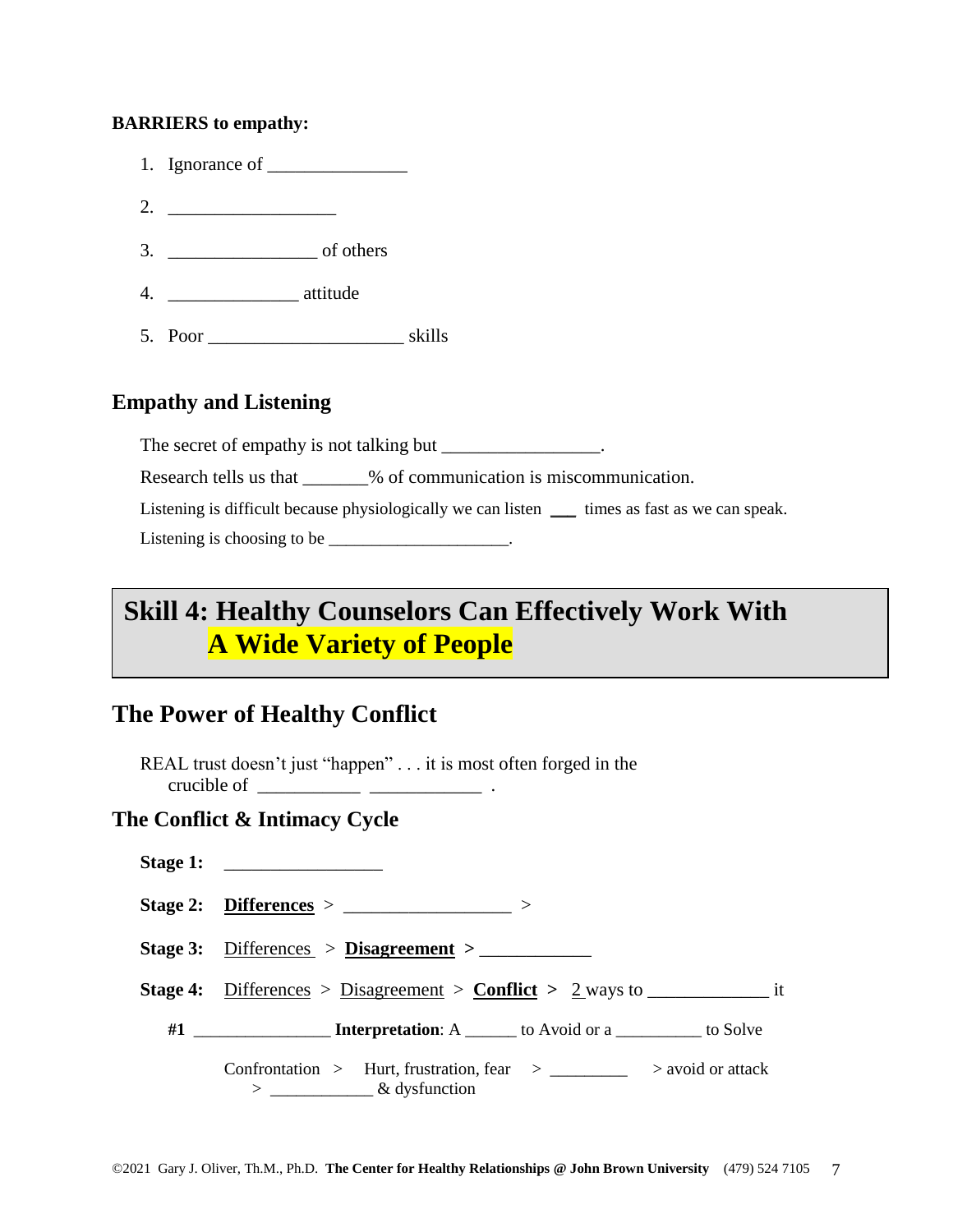

# **7 Simple Steps Through Conflict to Productivity**

- **Step 1 DEFINE the issue: Listen & Seek Understanding.**
- **Step 2 Determine the importance of the issue. Is it HIGH ticket or LOW ticket?**
- **Step 3 Ask yourself, "What is MY contribution to the problem?"**

**Step 4 Do I need to apologize or ask for forgiveness?** 

I was \_\_\_\_\_\_\_\_. I am \_\_\_\_\_\_\_. Please \_\_\_\_\_\_\_\_ me.

**Step 5** Choose what I can do differently. (Take Radical Responsibility)

- **Step 6 Choose what WE can do differently.**
- **Step 7 Just do it and then review it!**

#### **Neuroplasticity, Change and Growth:**

Insights from Interpersonal Neurobiology Siegel, *The Developing Mind*, 2nd ed.

# **ERI & Worry / Anxiety**

#### **The Legacy of Bruce Moose**

#### **What Is Worry?**

Worry is a combination of two words: and .

- Worry divides our .
- Worry divides our .
- Worry divides the accuracy of our .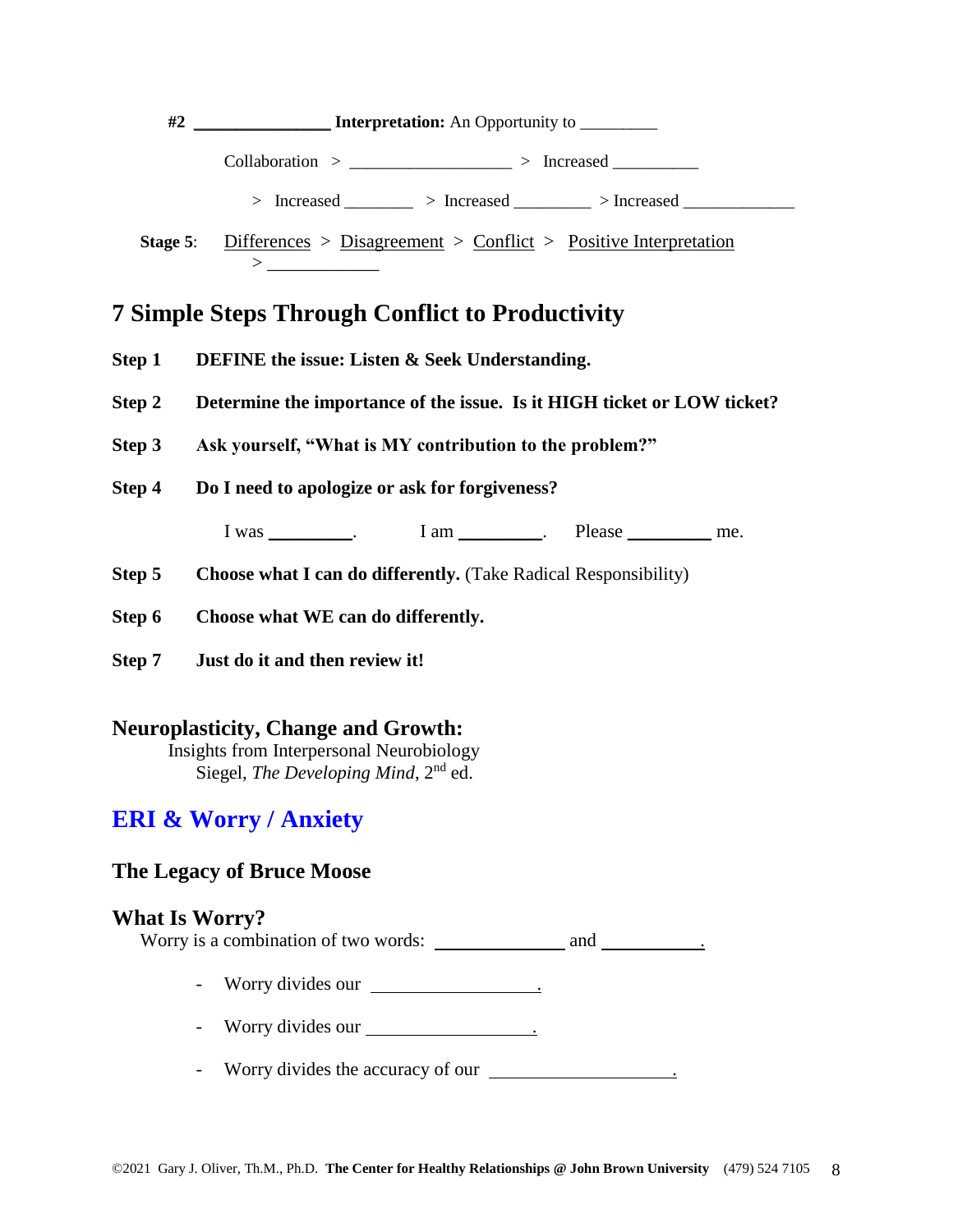|  | Worry divides our |  |  |
|--|-------------------|--|--|
|--|-------------------|--|--|

- Worry divides our \_\_\_\_\_\_\_\_\_\_\_\_\_ - \_\_\_\_\_\_\_\_\_\_\_\_\_\_\_ ability.

# **The Slippery Slope of Worry**

 \_\_\_\_\_\_\_\_\_\_ > \_\_\_\_\_\_\_\_\_\_\_\_\_ > \_\_\_\_\_\_\_\_\_\_\_\_\_\_\_ > \_\_\_\_\_\_\_\_\_\_\_\_\_\_\_\_  $>$   $\ge$   $\_\_$ 

## **How To Worry in 4 Easy Steps**

Bruce Moose in Numbers 13: 25-26

Stage 1: \_\_\_\_\_\_\_\_\_\_\_\_\_\_ (v. 28)

- Stage 2: \_\_\_\_\_\_\_\_\_\_\_\_ (v. 31)
- Stage 3: \_\_\_\_\_\_\_\_\_\_\_\_\_\_\_\_ (v. 32)
- Stage 4: \_\_\_\_\_\_\_\_\_\_\_\_\_\_ \_\_\_\_\_\_\_\_\_ (v. 33)

## **What Happens When We CHOOSE The Negative "What If's" of Worry**?

- 1. Worry \_\_\_\_\_\_ us of precious time.
- 2. Worry \_\_\_\_\_\_\_\_\_ us of precious energy.
- 3. Worry \_\_\_\_\_\_\_\_\_\_ our problems.
- 4. Worry makes us more \_\_\_\_\_\_\_\_\_\_\_\_\_.
- 5. Worry leads to numerous \_\_\_\_\_\_\_\_\_\_ symptoms & illnesses.
- 6. Worry \_\_\_\_\_\_\_\_\_\_ our perspective and increases our vulnerability to \_\_\_\_\_\_\_\_\_\_\_ .
- 7. Worry paralyzes us and \_\_\_\_\_\_\_\_\_ constructive action.

# **What Can I Do WHEN The "What-If's" Attack?**

## **Philippians 4:4-9 I Choose Faith**

- **Faith Choice #1** \_\_\_\_\_\_\_ **(v.6a)**
- **Faith Choice #2** \_\_\_\_\_\_\_\_\_ **(v.4)**
- **Faith Choice #3** \_\_\_\_\_\_\_ **(v.6b)**
- **Faith Choice #4** \_\_\_\_\_\_\_\_\_\_\_\_ **(v.8)**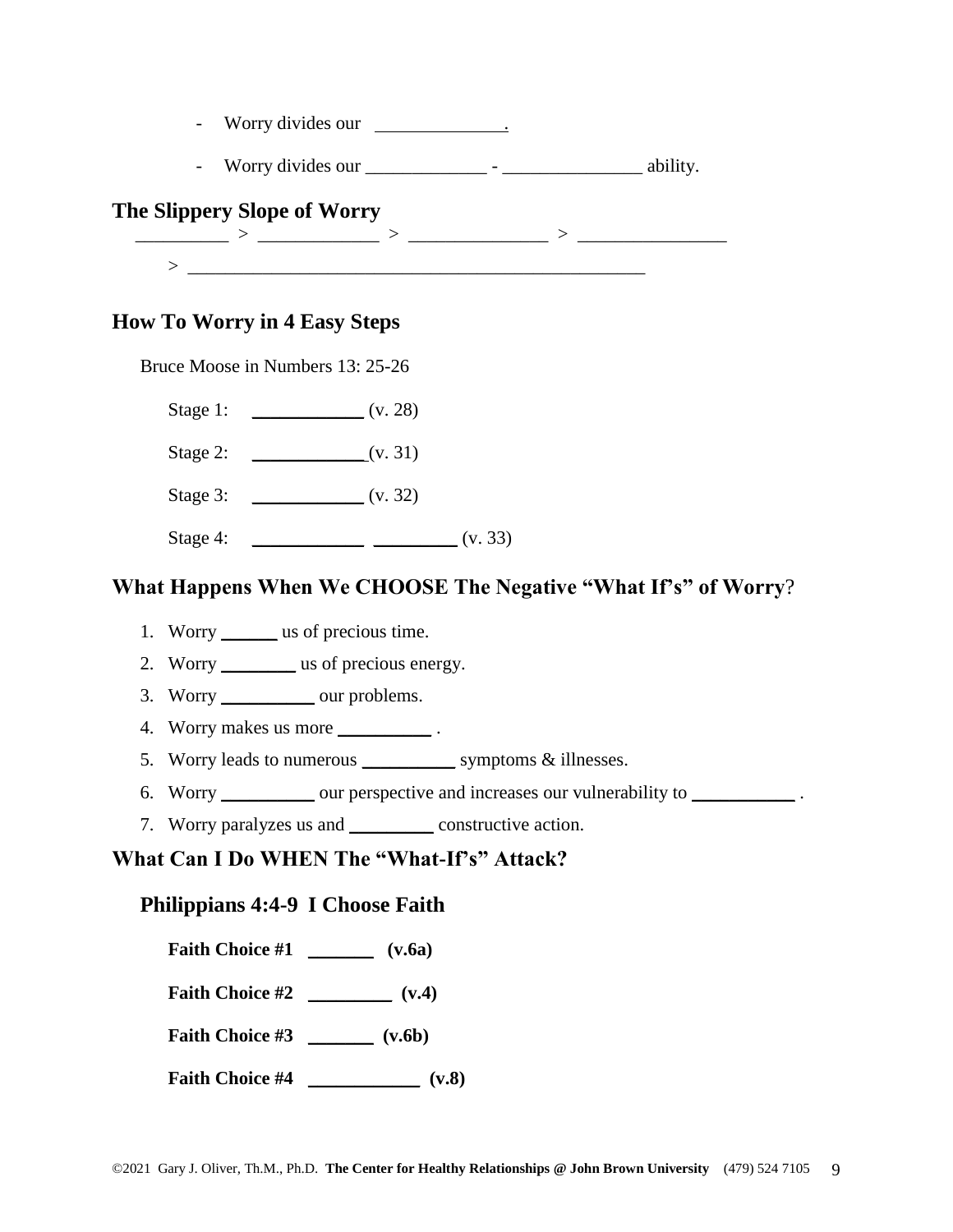#### **Avoid the Cognitive Distortions:**

| Tell Yourself The Truth - - Tell Yourself Some Positive "What-If's" |                  |                |  |  |
|---------------------------------------------------------------------|------------------|----------------|--|--|
| Psalm $37:1-9$                                                      | Proverbs $3:5-6$ | I Peter $5:7$  |  |  |
| Proverbs $3:1-2$                                                    | Isaiah $26:3-4$  | I John $5:1-5$ |  |  |
| <b>Faith Choice #5</b>                                              | (v.9)            |                |  |  |

**Faith Choice #6** \_\_\_\_\_\_\_\_\_ **(v.7)**

**Pause > Praise > Prayer > Perspective > Practice > Peace**

# **ERI & DEPRESSION**

"It is interesting to notice the frequency with which this particular theme is dealt with in the Scriptures and the only conclusion to be drawn from that is that it is a very common condition. It seems to be a condition which has afflicted God's people right from the beginning, for you find it described and dealt with in the Old Testament and in the New. That in itself would be sufficient reason for drawing your attention to it, but I do so also because it seems in many ways to be the peculiar trouble with many of God's people and the special problem troubling them at this present time. . . It is very sad to contemplate the fact that there are Christian people who live the greater part of their lives in this world in such a condition . . . " (Martyn Lloyd-Jones)

#### **The MANY Faces of Depression . . . The Depression Continuum:**

| 1. Depression is more ____________.                                                                              | 3. Depression significantly _____________ with effective day-to-day functioning.     | 2. Depression lasts _____________. |
|------------------------------------------------------------------------------------------------------------------|--------------------------------------------------------------------------------------|------------------------------------|
| <b>The Anatomy of Depression</b>                                                                                 |                                                                                      |                                    |
| A. Elijah: OT poster boy for depression                                                                          |                                                                                      |                                    |
|                                                                                                                  |                                                                                      |                                    |
| $Loss of _______$                                                                                                | Loss of Confidence in _____                                                          | Sense of                           |
|                                                                                                                  | Decision-Making                                                                      |                                    |
| <b>B.</b> Additional Characteristics<br>Changes in Sleep<br>Changes in Eating<br><b>Changes in Sexual Desire</b> | Inability to Feel Pleasure<br>Lack of motivation<br>Despair, Despondency, Gloominess |                                    |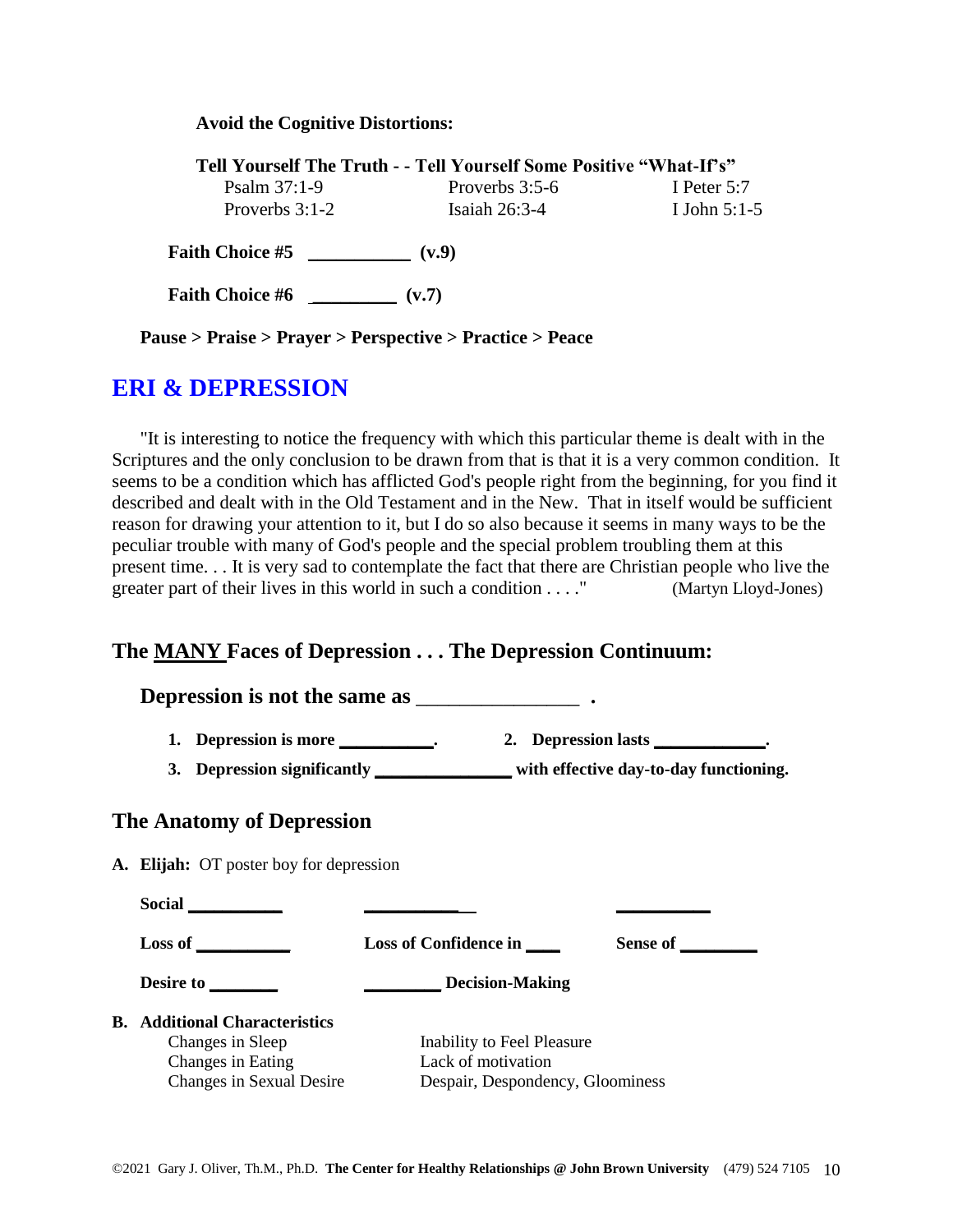| <b>Possible CAUSES Of Depression</b> |  |  |  |  |
|--------------------------------------|--|--|--|--|
|--------------------------------------|--|--|--|--|

| Physiological Factors            | Stress /            |
|----------------------------------|---------------------|
|                                  | Grief due to a loss |
| Not enough _______ or exercise   | Self-pity           |
| Letdown After a Successful Event | Unconfessed         |

# **Suggestions For Gaining Victory Over "**\_\_\_\_\_\_\_\_**" Depression**

- **Step #1 Acknowledge the emotion and identify the level of your depression.**
- **Step #2 Choose who or what you are going to believe—what the depression tells you OR what God tells you.**
- **Step #3 Share your concern with God.**
- **Step #4 Ask yourself, "What might my depressive mood be trying to tell me?"**
- **Step #5 Identify Some Of The Possible Causes.**

**Step #6 Stop Doing What Doesn't Work and Do Something \_\_\_\_\_\_\_\_\_\_\_\_\_\_ .**

**Step #7 Trust God To Be \_\_\_\_\_\_\_\_\_\_\_\_\_\_\_ .**

Remember that emergence from depression is usually \_\_\_\_\_\_\_\_\_, and that feelings are almost always the \_\_\_\_\_\_\_ thing to change, but over time your feelings can and will change.

# **ERI and Church Ministry**

**Church Relationships Assessment (CRA)**